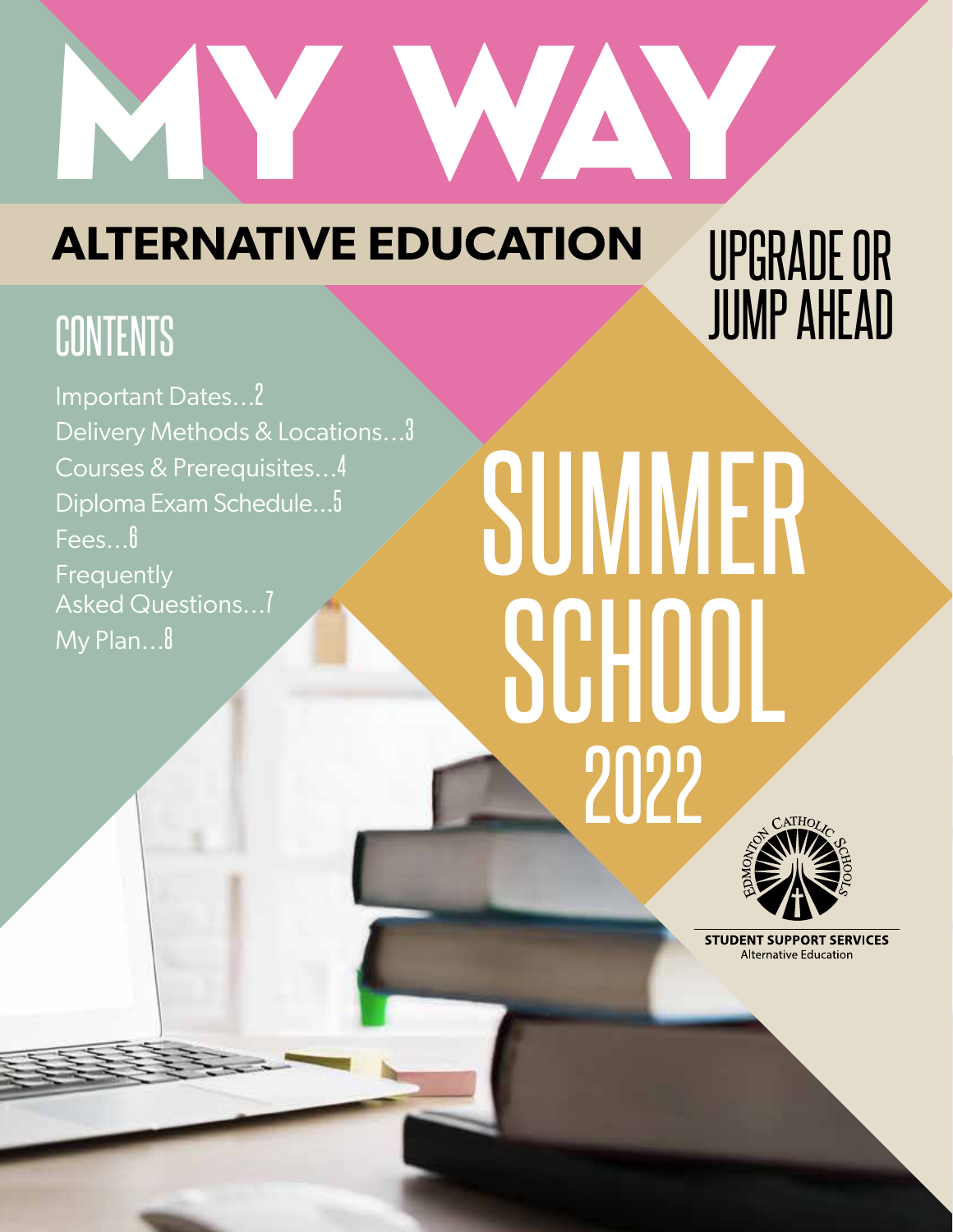## IMPORTANT **DATES**

**APRIL 4** Summer school registration begins

### **MAY 30**

Self-paced and online course material can be accessed

### **JUNE 29**

Last day to register for summer school. Last day for summer school withdrawals/switches

### **JULY 4**

Summer school classes begin

### **JULY 15**

Last day of classroom-based, 3 credit courses

### **JULY 26**

Last day to submit course work, modules, final exams and resources. Last day of summer school classes

### **AUGUST 5**

Summer school students may access their final marks through PowerSchool

### **AUGUST 2-10**

Diploma exams (see exam schedule on page 5)

### **AUGUST 19**

August diploma exam marks are available on myPass



### SUMMER SCHOOL

Edmonton Catholic School of Alternative Education offers a wide range of 10, 20, and 30 level classroom-based, self-paced, and online high school courses during the month of July. Our programs give students the opportunity to repeat a course or to get a jump start in their academics.

For more information, please visit ae.ecsd.net or call 780-944-2000. Registration opens April 4.

### **REGISTER EARLY!**

Classes are subject to enrolment and fill up quickly!

For more information regarding courses, see page 4 or visit ae.ecsd.net.

### **PARTNERSHIPS**

Edmonton Catholic School of Alternative Education has partnered with Action for Healthy Communities to enhance English language skills programming during the summer.

### DUAL CREDIT

Edmonton Catholic School of Alternative Education has partnered with a variety of post-secondary institutes to offer dual credit courses during the summer. Please visit ae.ecsd.net for more information. Classes are subject to enrolment minimums set by the institutes.

2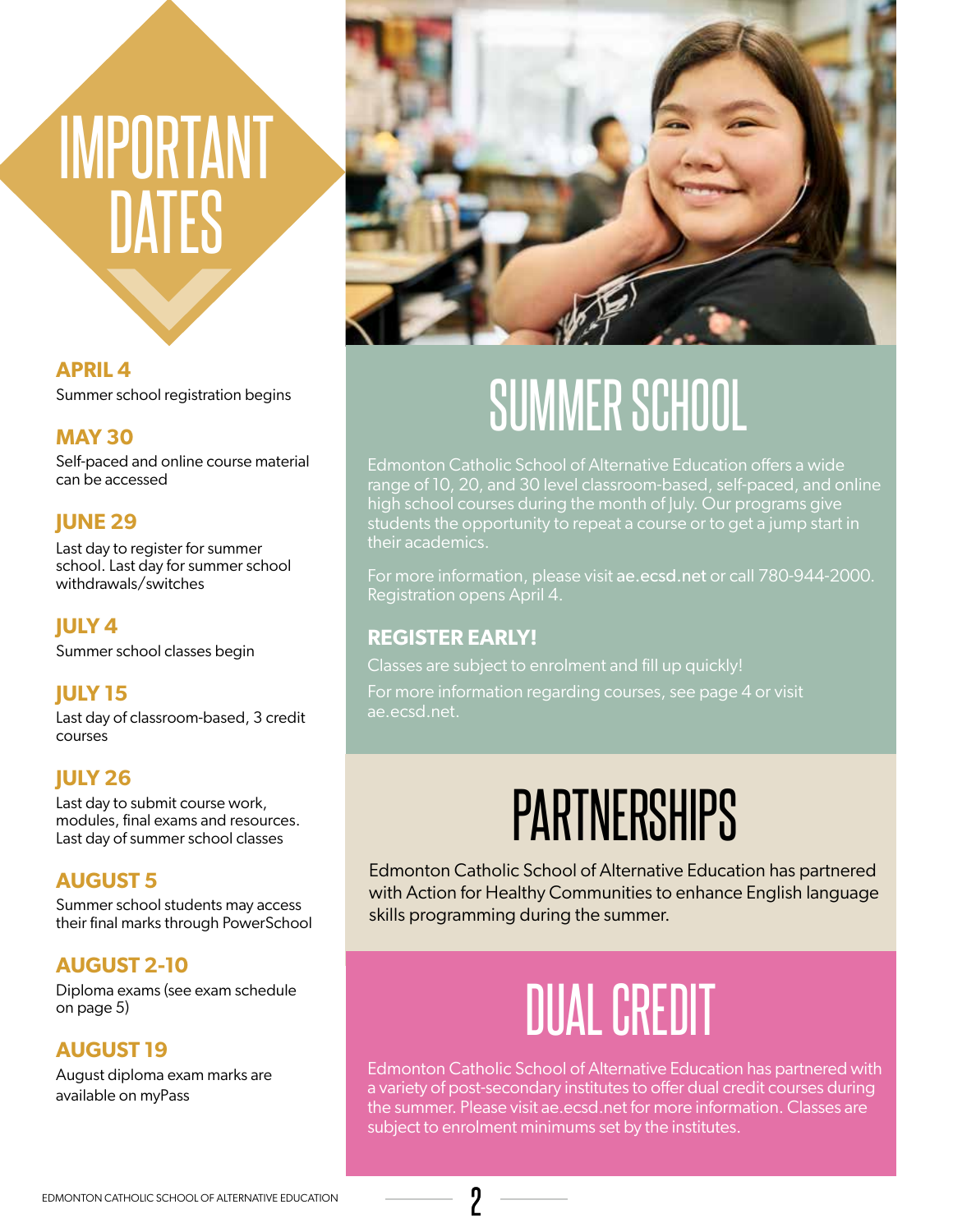### DELIVERY METHODS & LOCATIONS

### GRADE 9 STUDENT ...want to get a jump start?

If you are going into high school, there are a variety of courses available for you to take during the summer!

Please visit ae.ecsd.net or call 780-944-2000 for more information.

### WORK EXPERIENCE

If you have a summer job (full-time or parttime), call 780-944-2000 to inquire about earning work experience credits. We can also support students who are interested in learning about the Registered Apprenticeship Program (RAP).

### CLASSROOM-BASED

*Offers a traditional approach to learning within a classroom environment. Learn with direct instruction from an Edmonton Catholic School Division teacher using a wide range of instructional methods.*

*\*One 3 credit or one 5 credit course is a maximum course load for classroom-based summer school.*

### **LOCATIONS**

### **ARCHBISHOP O'LEARY CATHOLIC SCHOOL:**

8760 132 Avenue NW

**LOUIS ST. LAURENT CATHOLIC SCHOOL:** 11230 43 Avenue NW

**ST. FRANCIS XAVIER CATHOLIC SCHOOL:** 9250 163 Street NW

**ST. JOSEPH CATHOLIC SCHOOL:** 10830 109 Street NW

**ÉCOLE J.H. PICARD CATHOLIC SCHOOL (French immersion only):** 7055 99 Street NW

### **SCHEDULE**

**3 credit:** July 4 -15, 2022, 8:15 AM - 1:15 PM **5 credit:**

July 4 -26, 2022, 8:15 AM - 1:15 PM

### **ATTENDANCE**

**Full attendance is mandatory.**  Accommodations will not be made for holidays or missed exams.



*Offers instruction for self-motivated students within a module-based learning environment. Students can access one-on-one support from curriculum specialized Edmonton Catholic School Division teachers.*

*\*Two 3 credit or one 5 credit course is a maximum course load for self-paced summer school.*

### **LOCATIONS**

**CARDINAL COLLINS CATHOLIC ACADEMIC CENTRE-CLAREVIEW (FRESH START):** 3802 139 Avenue NW

**HOLY TRINITY CATHOLIC SCHOOL:** 7007 28 Avenue NW

**MOTHER MARGARET MARY CATHOLIC SCHOOL:** 2010 Leger Road

### **SCHEDULE**

**1 or 3 or 5 credit:** July 4 -26, 2022, 8:15 AM - 1:15 PM

### **ATTENDANCE**

Students must attend the first five days of programming and until 50% of the course is complete. Attendance requirements must be met to complete a summer course. Accommodations will not be made for holidays or missed exams.

### ONLINE

*Offers a unique approach to online learning in that students can participate in an asynchronous classroom environment supported by Edmonton Catholic School Division teachers.*

*\*Two 3 credit or one 5 credit course is a maximum course load for online summer school.*

### **LOCATION**

**REVELATION ONLINE:** 10830 109 Street NW (located in St. Joseph Catholic School)

### **SCHEDULE**

**1 or 3 or 5 credit:** July 4 -26, 2022, 8:15 AM - 1:15 PM

### **ATTENDANCE**

Students must be in contact with their teacher prior to July 8, or they will be withdrawn from the program.

### **WITHDRAWALS**

- Summer school withdrawals prior phone at 780-944-2000. Summer beginning July 4, 2022
- are non-refundable

*\*All summer school classes are subject to enrolment minimums. You may be relocated to a different school if necessary.*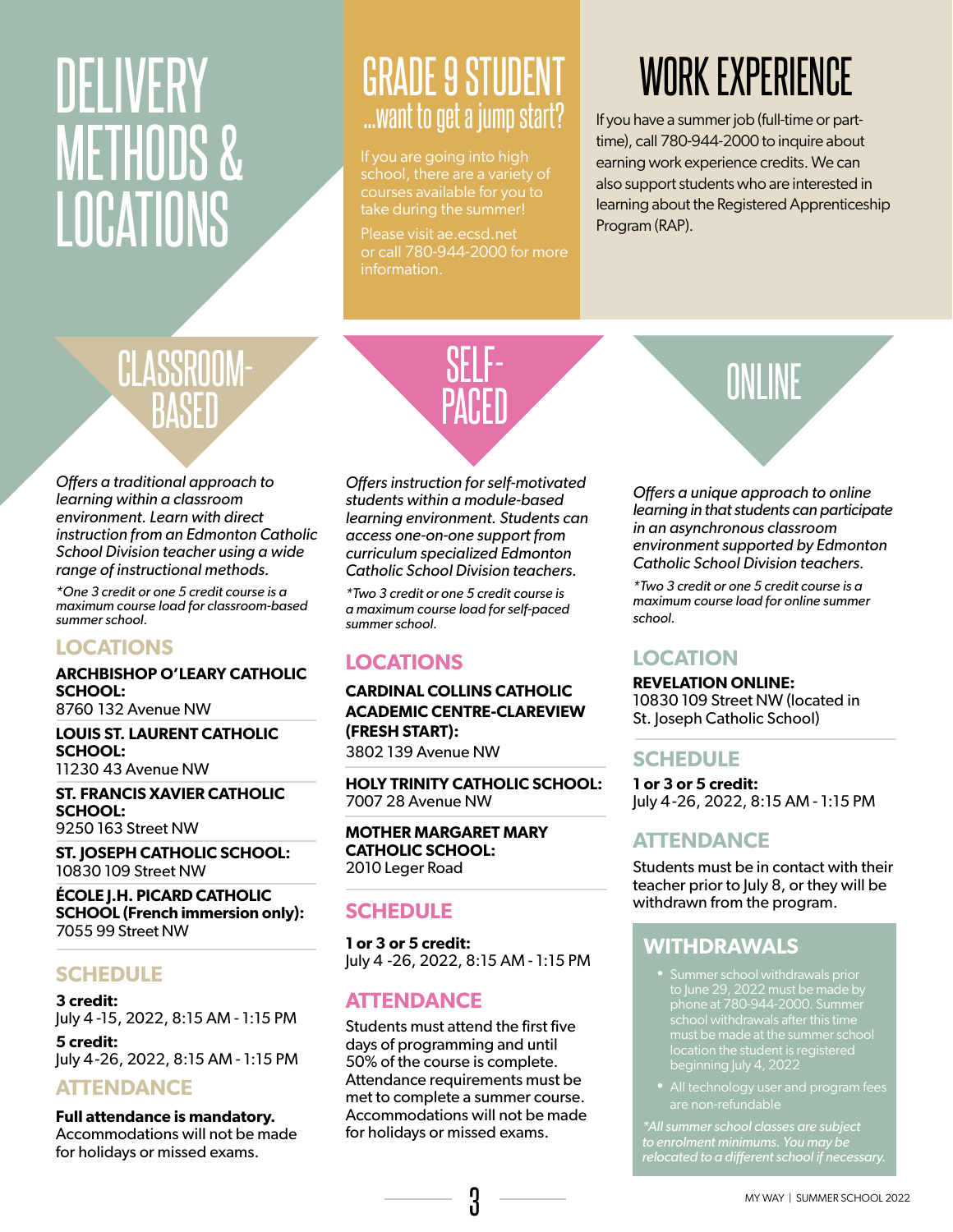### COURSES & PREREQUISITES

All students are responsible for ensuring they have the prerequisites for any course they register in. Automatic withdrawal without refund will otherwise occur.

| <b>COURSE</b>                              |        | <b>CREDITS PREREQUISITE COURSE</b>                 | <b>COURSE</b>                                                                       |            | <b>CREDITS PREREQUISITE COURSE</b>                    |
|--------------------------------------------|--------|----------------------------------------------------|-------------------------------------------------------------------------------------|------------|-------------------------------------------------------|
| <b>FINE ART</b>                            |        |                                                    | <b>MATH CONT.</b>                                                                   |            |                                                       |
| Art 10                                     | 3 or 5 |                                                    | Math 20-3                                                                           | 5          | Math 10C or Math 10-3                                 |
| Art 20                                     | 3 or 5 | <b>Art 10</b>                                      | Math 30-1                                                                           | 5          | <b>Math 20-1</b>                                      |
| Art 30                                     | 3 or 5 | Art 20                                             | <b>Math 30-2</b>                                                                    | 5          | Math 20-1 or Math 20-2                                |
| <b>ABORIGINAL STUDIES</b>                  |        |                                                    | Math 30-3                                                                           | 5          | Math 20-1 or Math 20-2 or                             |
| <b>Aboriginal Studies 10</b>               | 5      |                                                    |                                                                                     |            | Math 20-3                                             |
| <b>Aboriginal Studies 20</b>               | 5      | <b>Aboriginal Studies 10</b>                       | Math 31                                                                             | 5          | <b>Math 30-1</b>                                      |
| Aboriginal Studies 30                      | 5      | <b>Aboriginal Studies 20</b>                       | <b>SCIENCES</b>                                                                     |            |                                                       |
| <b>ENGLISH</b>                             |        |                                                    | Science 10                                                                          | 5          | Gr. 9 Science (50%+)                                  |
| English 10-1                               | 5      | Gr. 9 Language Arts (50%+)                         | Science 14                                                                          | 5          | Gr. 9 Science (Completed)                             |
| English 10-2                               | 5      | Gr. 9 Language Arts                                | Biology 20                                                                          | 5          | Science 10                                            |
| English 20-1                               | 5      | (Completed)<br>English 10-1                        | Chemistry 20                                                                        | 5          | Science 10                                            |
| English 20-2                               | 5      | English 10-1 or English 10-2                       | Physics 20                                                                          | 5          | Science 10                                            |
| English 30-1                               | 5      | English 20-1 or English 30-2                       | Science 20                                                                          | 5          | Science 10                                            |
| English 30-2                               | 5      | English 20-1 or English 20-2                       | Science 24                                                                          | 5          | Science 10 or Science 14                              |
| <b>SOCIAL STUDIES</b>                      |        |                                                    | Biology 30                                                                          | 5          | Biology 20                                            |
| Social Studies 10-1                        | 5      | Gr. 9 Language Arts (50%+)                         | Chemistry 30                                                                        | 5          | Chemistry 20                                          |
|                                            |        | Gr. 9 Language Arts                                | Physics 30                                                                          | 5          | Physics 20                                            |
| Social Studies 10-2<br>Social Studies 20-1 | 5<br>5 | (Completed)<br>Social Studies 10-1                 | Science 30                                                                          | 5          | <b>Biology 20 or Chemistry</b><br>20 or Physics 20 or |
|                                            |        |                                                    | Science 20                                                                          |            |                                                       |
| Social Studies 20-2                        | 5      | Social Studies 10-1 or Social<br>Studies 10-2      | <b>PHYSICAL EDUCATION</b>                                                           |            |                                                       |
|                                            |        |                                                    | Phys Ed 10                                                                          | 3          | Gr. 9 Phys Ed (Completed)                             |
| Social Studies 30-1                        | 5      | Social Studies 20-1 or Social<br>Studies 30-2      | <b>CAREER AND LIFE MANAGEMENT</b><br>Calm <sub>20</sub>                             | 3          |                                                       |
|                                            |        | Social Studies 20-1 or Social<br>5<br>Studies 20-2 | <b>COMBINATION COURSES</b>                                                          |            | Gr. 9 (Completed)                                     |
| Social Studies 30-2                        |        |                                                    | Phys Ed 10/Calm 20                                                                  | 6          | Gr. 9 (Completed)                                     |
| <b>MATH</b>                                |        |                                                    | <b>COMPLEMENTARY COURSES</b>                                                        |            |                                                       |
| Math 10C                                   | 5      | Gr. 9 Mathematics (50%+)                           |                                                                                     |            |                                                       |
| <b>Math 10-3</b>                           | 5      | Gr. 9 Mathematics<br>(Completed)                   | A variety of<br>complementary<br>courses are                                        | $1$ or $3$ | Visit ae.ecsd.net or                                  |
| Math 20-1                                  | 5      | Math 10C                                           | available through<br>or 5<br>call 780-944-2000<br>self-paced and<br>online learning |            |                                                       |
| <b>Math 20-2</b>                           | 5      | Math 10C                                           |                                                                                     |            |                                                       |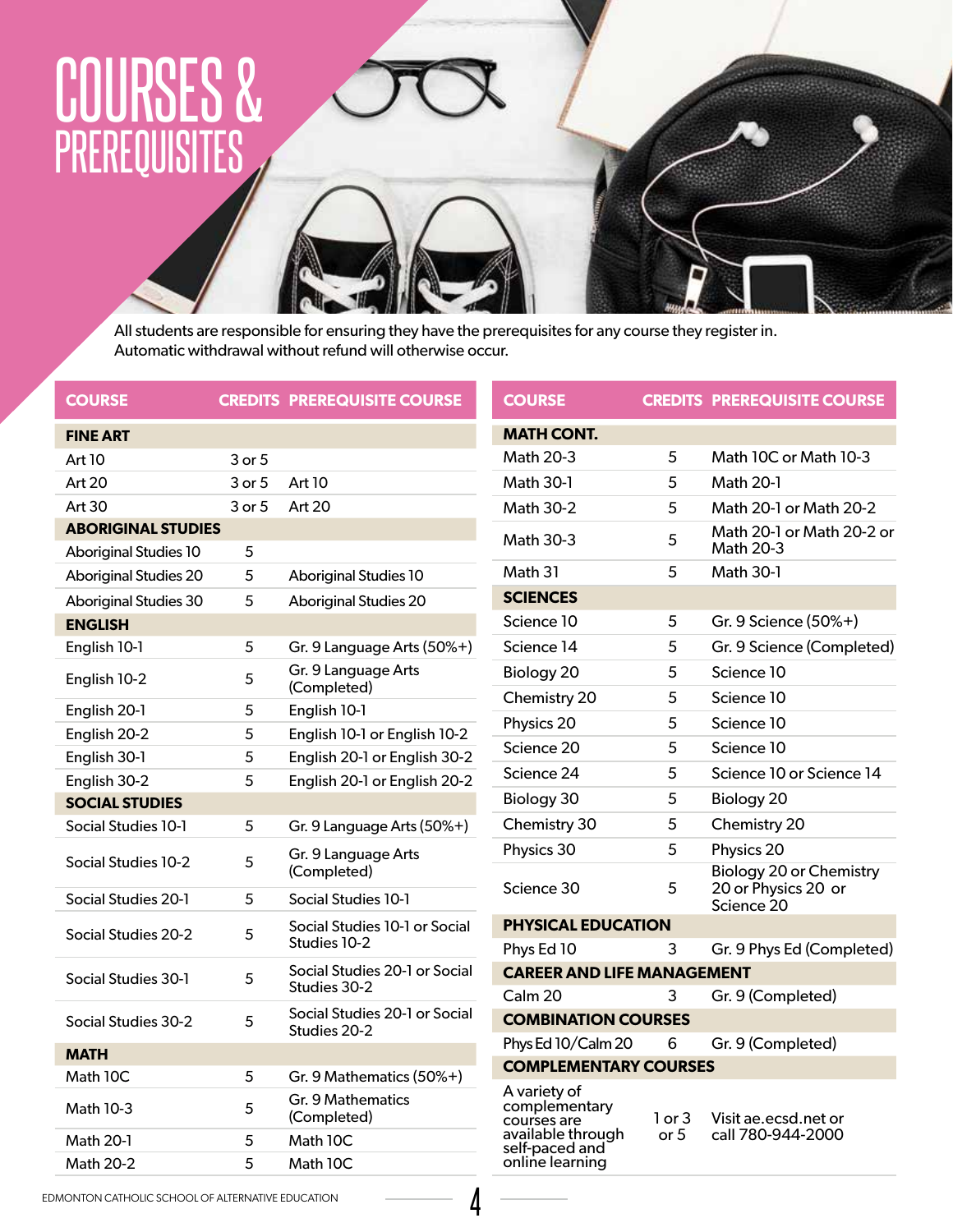### DIPLOMA EXAM SCHEDULE & INFORMATION

### **AUGUST DIPLOMA EXAMINATION SCHEDULE**

THE CHECK

| <b>COURSE</b>                        | <b>TIME</b>             | <b>DATES</b>            |
|--------------------------------------|-------------------------|-------------------------|
| English Language Arts 30-1<br>Part A | 9:00 AM -<br>12:00 PM   | Tuesday,<br>August 2    |
| English Language Arts 30-2<br>Part A | $9:00$ AM -<br>12:00 PM | Tuesday,<br>August 2    |
| Social Studies 30-1 Part A           | 9:00 AM -<br>12:00 PM   | Wednesday,<br>August 3  |
| Social Studies 30-2 Part A           | $9:00$ AM -<br>11:30 AM | Wednesday,<br>August 3  |
| Mathematics 30-1                     | 9:00 AM-<br>12:00 PM    | Thursday,<br>August 4   |
| <b>Mathematics 30-2</b>              | $9:00$ AM -<br>12:00 PM | Thursday,<br>August 4   |
| English Language Arts 30-1<br>Part B | 9:00 AM-<br>12:00 PM    | Friday,<br>August 5     |
| English Language Arts 30-2<br>Part B | $9:00$ AM -<br>12:00 PM | Friday,<br>August 5     |
| Social Studies 30-1 Part B           | $9:00$ AM -<br>11:30 AM | Monday,<br>August 8     |
| Social Studies 30-2 Part B           | 9:00 AM -<br>11:30 AM   | Monday,<br>August 8     |
| Chemistry 30                         | $9:00$ AM -<br>12:00 PM | Tuesday,<br>August 9    |
| Biology 30                           | 1:00 PM -<br>4:00 PM    | Tuesday,<br>August 9    |
| Physics 30                           | $9:00$ AM -<br>12:00 PM | Wednesday,<br>August 10 |
| Science 30                           | $1:00$ PM -<br>4:00 PM  | Wednesday,<br>August 10 |



### **ALL AUGUST DIPLOMA EXAM SUMMER SCHOOL STUDENTS MUST:**

- **• Write their diploma exams** at Archbishop O'Leary Catholic School located at 8760 132 Avenue NW.
- **• Arrive** for diploma examinations **at least 30 minutes prior** to the time the exam begins.
- **• Bring picture ID** to the exam writing. Examples of acceptable picture ID are: driver's license, school photo ID card, government-issued photo ID card or passport. **Students without picture ID will not be permitted to write.**

**July 8, 2022** Deadline for students who are re-writing diploma exams in August to register for the exam and pay re-write fees. Students who are writing a diploma for the first time will be registered for their diploma exam. Students who are re-writing or are registering late for a diploma exam must register for a myPass account. Diploma re-write students must provide proof of exam re-write payment prior to entering the exam room. Students who are re-writing their exam must pre-pay for the exam online via their myPass account.

**August 19, 2022** Diploma exam marks for August are available on myPass.

**For updated diploma information refer to ae.ecsd.net**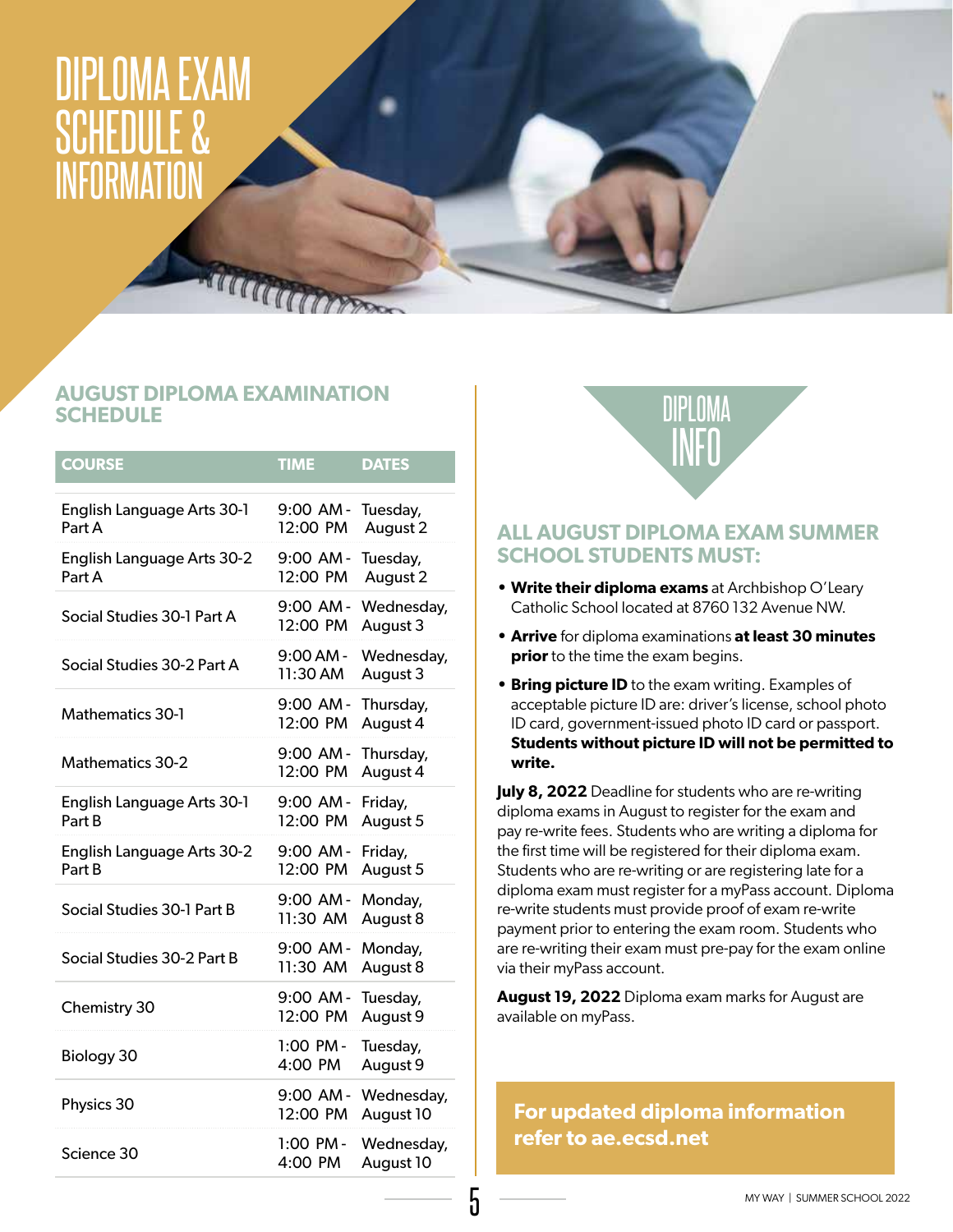# FEES

### HOW TO REGISTER

#### **Register early to avoid the disappointment of a full class. You are NOT officially registered until payment has been received.**

**ONLINE:** ae.ecsd.net

**BY PHONE:** 780-944-2000

#### **IN PERSON BY APPOINTMENT ONLY:**

Sacred Heart Centre 9624 108 Avenue NW Monday - Friday; 8:30 AM - 3:30 PM

*Refunds: All Technology User and Program Fees are non-refundable. Only the Caution Fee will be refunded upon the return of all textbooks/materials in good condition.*

*Cancellations: Edmonton Catholic School of Alternative Education reserves the right to cancel any class where the minimum enrolment is not met. If the registration cannot be accommodated at another location, a full refund will be issued for any course cancelled by Alternative Education. Refunds can take up to four weeks to process. All Technology User and Program Fees are NON-REFUNDABLE after registration or upon withdrawal. Only the Caution Fee will be refunded upon the return or textbooks/materials in good condition within one year after completion of the course if applicable.* 

### **STUDENTS UNDER 20 YEARS OF AGE ON SEPTEMBER 1, 2021**

### **CLASSROOM-BASED SUMMER SCHOOL**

**3 or 5 Credit** Technology User Fee ............... \$63 Caution Fee ............................\$90

#### **SELF-PACED SUMMER SCHOOL**

| <b>3 or 5 Credit</b>     |  |
|--------------------------|--|
| Technology User Fee \$63 |  |
| Caution Fee  \$90        |  |

#### **ONLINE SUMMER SCHOOL**

| 9911111611991 1996       |  |
|--------------------------|--|
| 3 or 5 Credit            |  |
| Technology User Fee \$63 |  |
| Caution Fee \$90         |  |

### **STUDENTS 20 YEARS OF AGE OR OLDER ON SEPTEMBER 1, 2021**

### **ONLINE SUMMER SCHOOL**

| 3 or 5 Credit     |  |
|-------------------|--|
| Program Fee \$600 |  |
| Caution Fee \$90  |  |

### **INTERNATIONAL STUDENTS UNDER 20 YEARS OF AGE ON SEPTEMBER 1, 2021**

Contact International Services at One World...One Centre prior to registration at 780-944-2001

#### **CLASSROOM-BASED SUMMER SCHOOL**

| Program Fee (3 Credit)  \$510 |  |
|-------------------------------|--|
| Program Fee (5 Credit)  \$910 |  |
| Caution Fee \$90              |  |
| Diploma Exam Sitting Fee \$50 |  |

### **SELF-PACED SUMMER SCHOOL**

| Program Fee (3 Credit)  \$510 |  |
|-------------------------------|--|
| Program Fee (5 Credit)  \$910 |  |
| Caution Fee \$90              |  |
| Diploma Exam Sitting Fee \$50 |  |

#### **REVELATION ONLINE SUMMER SCHOOL**

| Program Fee (3 Credit)  \$510 |  |
|-------------------------------|--|
| Program Fee (5 Credit)  \$910 |  |
| Caution Fee \$90              |  |
| Diploma Exam Sitting Fee \$50 |  |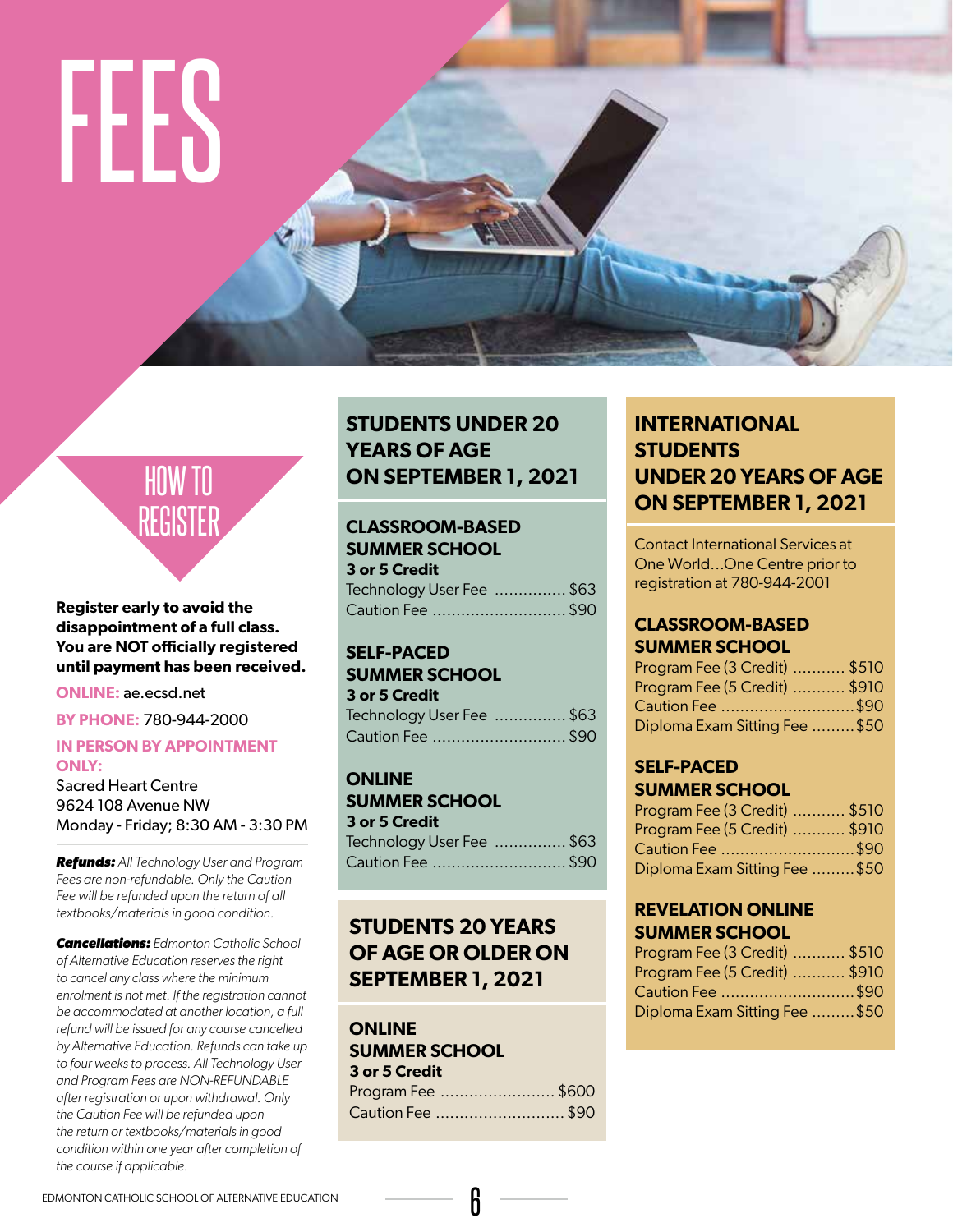### FREQUENTLY ASKED QUESTIONS

- **If I am not an Edmonton Catholic School Division (ECSD) student could I take a course with Edmonton Catholic School of Alternative Education?** 
	- **•** Please call 780-944-2000 for more information

#### u **What is a prerequisite? Is it required?**

- **•** Prerequisite courses are courses required to be completed prior to entering the sequential course
- **•** A student who has achieved a mark of 50% or higher in a given course is eligible to take the next or highranking high school course in that sequence
- **•** For further questions or for students with a high school diploma, please call 780-944-2000 or visit ae.ecsd.net

#### **If I'm an International Student in Canada with a study permit, can I take course with Alternative Education?**

**•** Please contact International Services at One World... One Centre at 780-944-2001

#### ▶ Where can I obtain my Detailed Academic **Report (DAR)?**

**•** Detailed Academic Reports (DAR) can be accessed through myPass on the Alberta Education website at education.alberta.ca

- ▶ When can I pick up my course material for a **self-paced or online course?**
	- **•** Students registered in a self-paced course may pick up their material starting on May 30 upon finalizing registration with payment by appointment only. Visit ae.ecsd.net for more information
	- **•** Students registered in an online course will be emailed information about their course starting on May 30 upon finalizing registration with payment

#### **If How will I know the status of my classroombased summer school course?**

- **•** You will receive an email advising the status of your course once it has been determined
- **•** If your course is cancelled, you will receive an email advising you to call 780-944-2000. Every effort will be made to accommodate cancelled course registrations
- **•** Note that classes are subject to enrolment minimums and courses may be relocated to another summer school site

#### **I'm having difficulty registering online**

- **•** Students must have either their ASN or ECSD ID number to register
- **•** There may be an account already associated with the student profile
- **•** If you are experiencing difficulties registering, please call 780-944-2000 for assistance

#### u **I'm writing a diploma in August, what do I do?**

- **•** Please see the diploma information on page 5
- **•** Please visit ae.ecsd.net for more information
- **•** Please refer to the Alberta Education website for updated diploma information